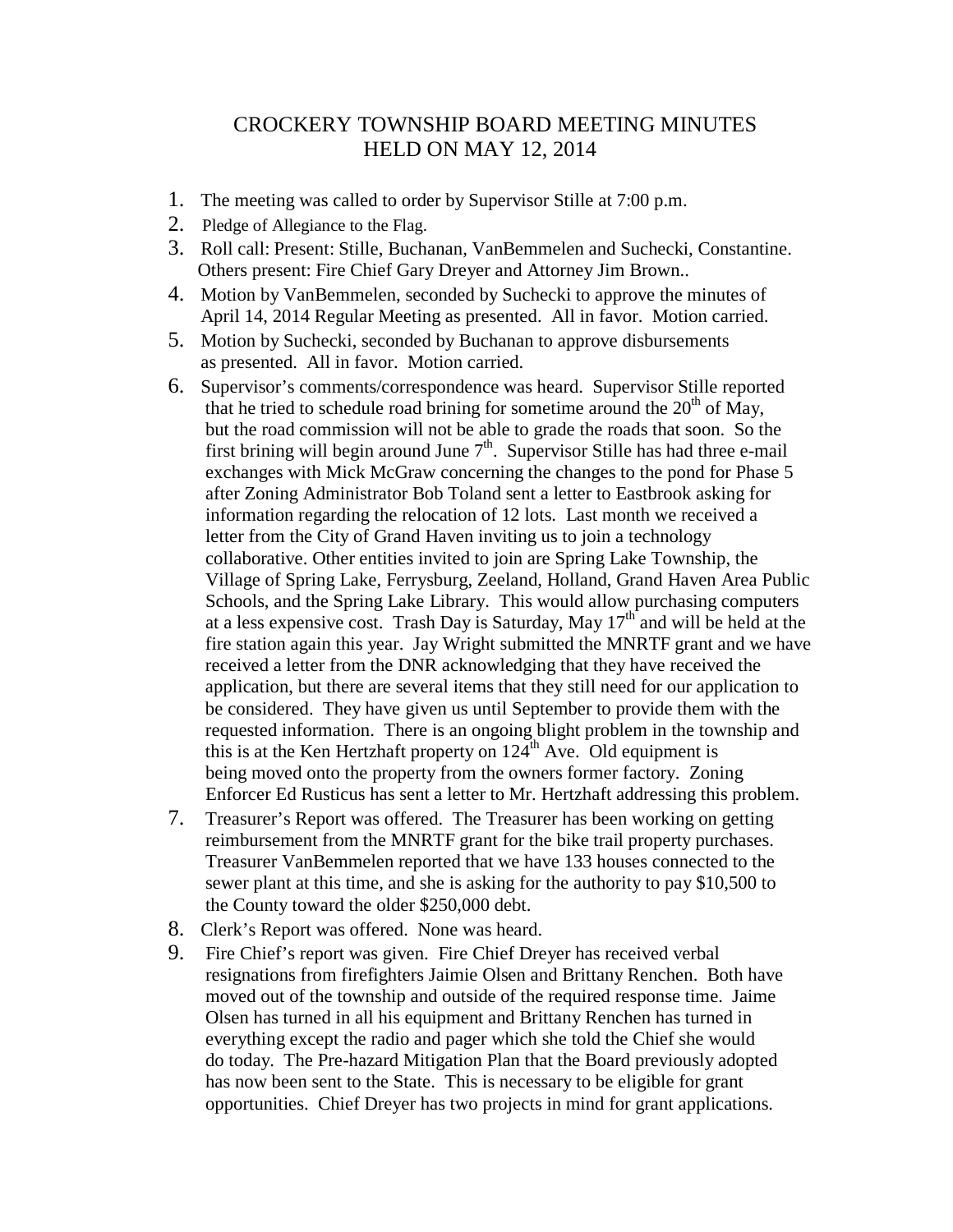The first would be for outdoor warning sirens and the second would be for drain projects related to the flooding last Spring.

- 12. Public Comment was offered. None was heard at this time.
- 10. Committee Chair reports were offered. None were heard.
- 11. Board Member Committee reports were offered. Trustee Constantine stated that the cemetery clean-up days would be happening this week. Ottawa Center Cemetery will be held on Wednesday the  $14<sup>th</sup>$  and the Nunica Cemetery will take place on Saturday the  $17<sup>th</sup>$ .
- 12. Motion by VanBemmelen, seconded by Suchecki to accept the verbal resignations from firefighters Jamie Olsen and Brittany Renchen on the condition that they return all the township's equipment. Both firefighters have moved from the area. All in favor. Motion carried.
- 13. Discussion was held on the Comprehensive Plan.
- 14. Motion by VanBemmelen, seconded by Suchecki to approve Resolution 2014-07, Resolution to Approve the Township Comprehensive Plan of 2013. (includes the changes to Section 35 as requested by the Board) All in favor. Motion carried.
- 15. Attorney Jim Brown updated the Board on the status of the library contract with Spring Lake. He has been in contact with Attorney Dick Butler who is representing the Spring Lake District Library, and they will continue to work out some of the details. Discussion was held with with Mary Eagin, Claire Sheridan, and several Library millage supporters. No action was taken at this time.
- 16. Motion by Buchanan, seconded by Suchecki to proceed with contracting with the County Equalization Office for assessing services starting June  $1<sup>st</sup>$ , 2014 and to extend for 2years and 1 month. The total projected for Crockery assessing will be \$36,500. All in favor. Motion carried.
- 17. Motion by VanBemmelen, seconded by Buchanan to approve the Outdoor Assembly License Application for Bikefest On The Grand that was submitted by Josh Rebedew provided that all the same requirements from last year are completed and followed through this year. This event will be held on June  $27<sup>th</sup>$ and  $28<sup>th</sup>$ . All in favor. Motion carried.
- 18. Motion by Buchanan, seconded by VanBemmelen to set June 9, 2014 as the Public Hearing to adopt the 2014-15 Budget and set the tentative millage rate. All in favor. Motion carried.
- 19. Treasurer VanBemmelen presented proposed budget amendments for the Boards consideration and discussion.
- 20. Motion by Constantine, seconded by Buchanan to approve the budget amendments as presented by the Treasurer. All in favor. Motion carried.
- 21. Motion by Constantine, seconded by Suchecki to authorize the Treasurer to pay \$10,500 to the Ottawa County Road Commission for the sewer plant debt. All in favor. Motion carried.
- 22. Motion by Buchanan, seconded by Suchecki to adopt Resolution 2014-08, Resolution To Set Water Rates And Changes For The Public Water System (this change reflects the cost of the new meters. All in favor. Motion carried.
- 23. Supervisor Stille received correspondence from the Ottawa County Road